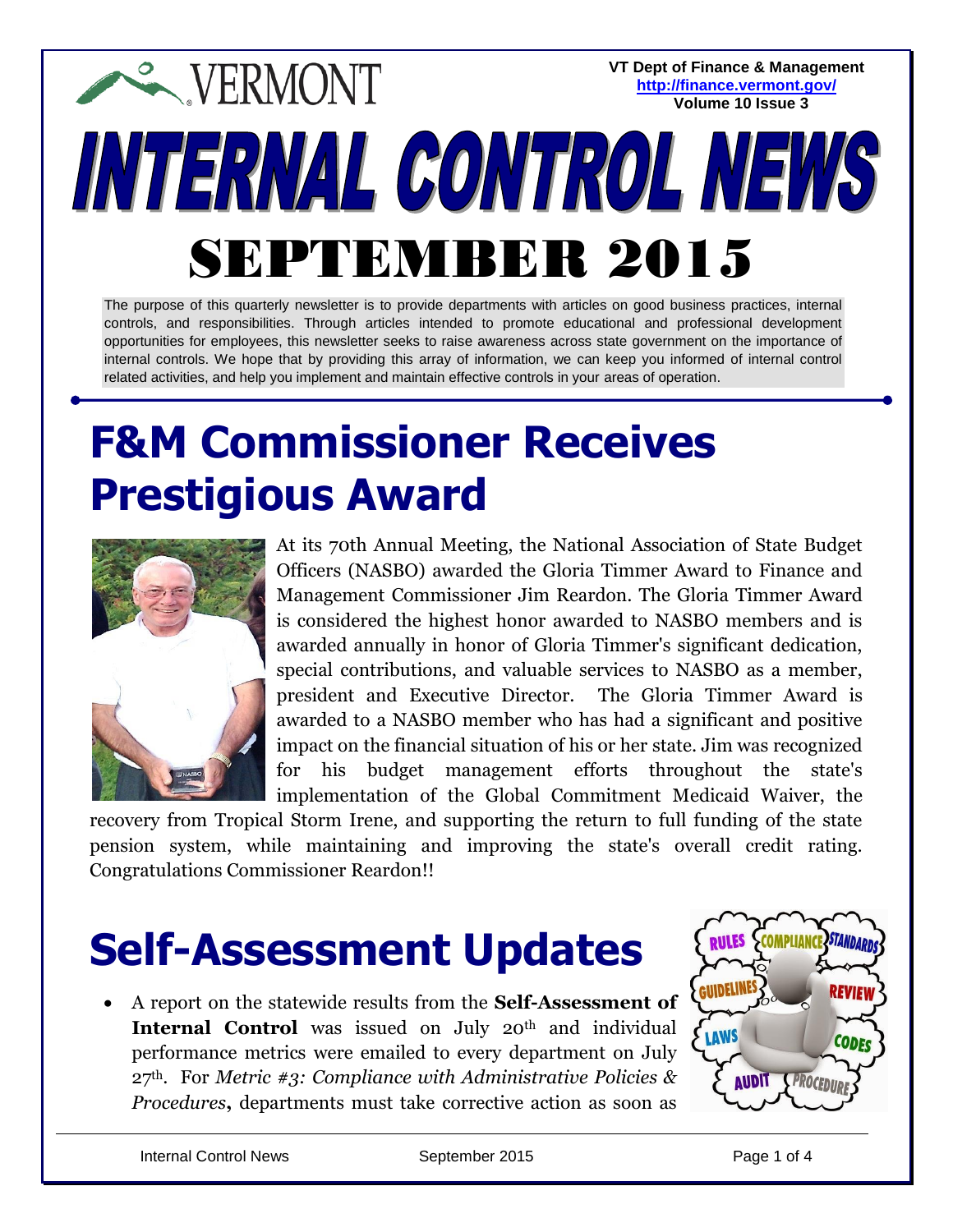possible for any "*NO*" responses (i.e., non-compliance). Executive branch departments unable to achieve substantive compliance by September 30th must submit a corrective action plan to the Commissioner of Finance & Management by October 15, 2015.

 The annual *Data Validation Review* to substantiate the reliability of *self-assessment*  responses is now underway. The five selected departments have been contacted to provide documentation to justify a sample of their "*YES"* responses and a report of F&M's findings and recommendations will be issued later this fall.

### **VISION Support's Back to School**

The fall training schedule has been posted! Class descriptions are available on the [VISION Class Schedule & Information](http://finance.vermont.gov/training_ref/VISION_Class) page and the registration form, to be completed by a business manager, is also [online.](http://finance.vermont.gov/vision_training) If you have particular training needs or a group who needs training, please contact VISION Support by emailing [VISION.FINHelpdesk@vermont.gov.](mailto:VISION.FINHelpdesk@vermont.gov) We would be pleased to provide training specific to your needs.



A couple of reminders about training:

- 1. The VISION Training room is located on the 3<sup>rd</sup> floor of 109 State Street in Montpelier. A photo ID is required for entry. Bring your license!
- 2. VISION 101 is a prerequisite for the other classes. Students who have not had VISION 101 have a hard time following along in class which minimizes their learning and provides an unnecessary distraction for the rest of the class.
- 3. The Federal Draws class is specific to recording these transactions in VISION. We do not provide training on how your department requests funds from your Federal partners.

Expense module training material is in the process of getting freshened up. The UPKs are being simplified and new topics are being added. Our goal is to be able to make the expense module material easier to use and to provide more tips and tricks. Our goal is to have this new material posted by October.

By the way, did you notice the changes to the VISION login screen? Our email and phone number are there to make it easier to reach out for support.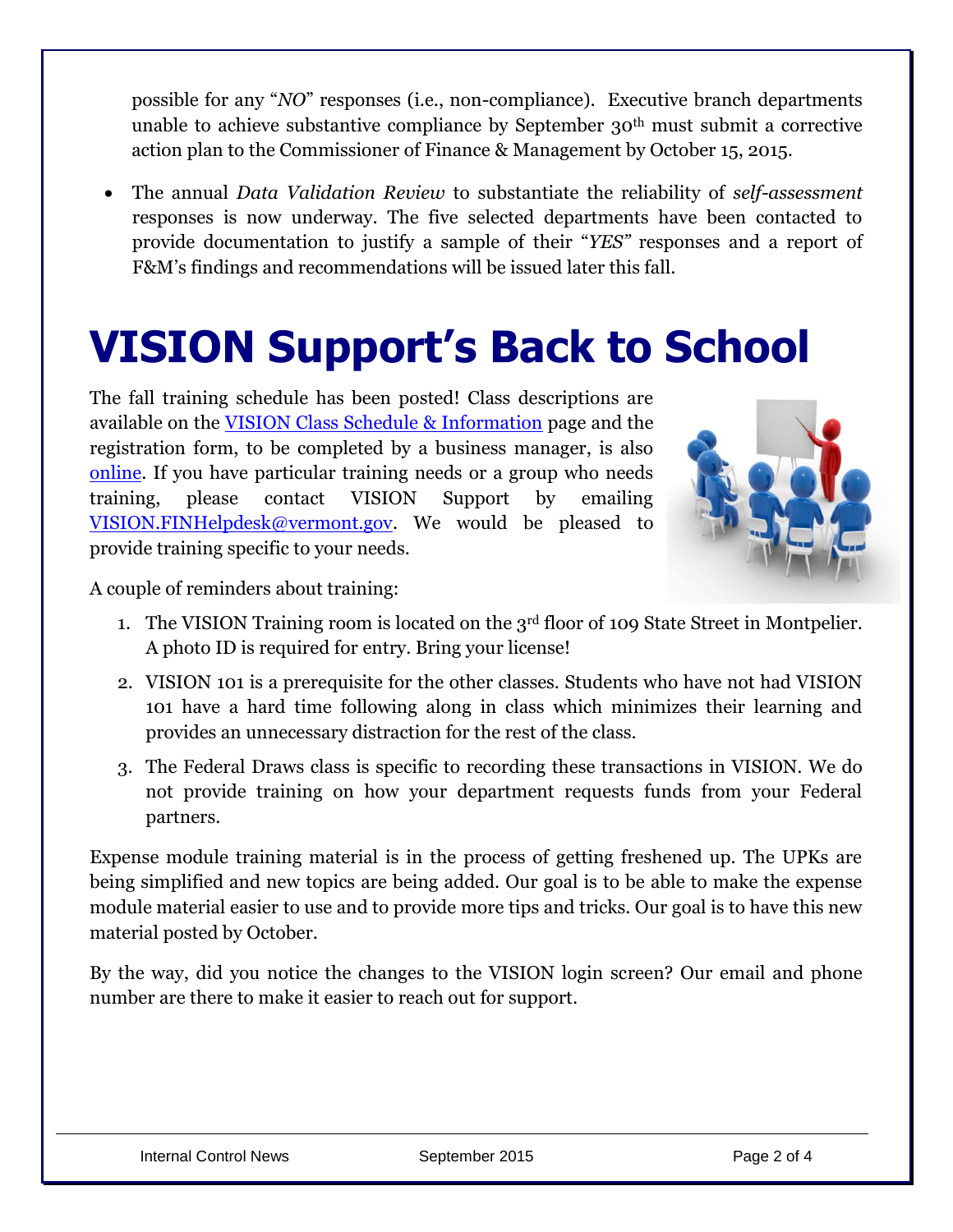

#### FRAUD Know It to Stop It!

In the fraud triangle – Pressure, Opportunity and Rationalization – **opportunity** is the only element over which organizations have significant control. *Opportunity* refers to an individual's ability to commit and conceal fraud within their workplace. Key to fraud prevention and detection is managers must 1) acknowledge that fraud **can** happen and 2) develop an understanding of **how** it could occur within their operating environment. In significant cases, the fraud is most often committed by employees in positions of authority and trust; denial and willful blindness are often contributing factors in the failure to prevent or timely detect the fraudulent activity. *"Trust is an emotion, not an internal control."*

Following are some examples of routine business activities that could be a source of *how* fraud is perpetrated. It's not necessary (or efficient) to be overly suspicious of every transaction, in most instances maintaining **effective separation of duties** is the best control to reduce the risk and thwart these opportunities from being exploited.

- $\rightarrow$  Remember many of these are warning signs only, possibly worthy of further investigation or additional controls, but alone may not prove anything.
	- **Tips/Complaints:** From employees, customers, vendors, etc., are typically the most common source of fraud detection;
	- **Voids:** Legitimate sales transactions are voided in order to divert the cash proceeds for personal use;
	- **Credit Memos:** Used to cover the theft of cash by issuing credit memos to phony customers;
	- **Accounts Receivable Write-Offs or Adjustments:** Used to conceal and divert customer payments for personal use;
	- **Stale or Increasing Reconciling Items:** Stolen deposits or bogus checks are frequently not removed from bank reconciliations;
	- **Billing Schemes:** Payments to suspicious or unknown vendors could indicate invoices processed for fictitious goods & services or personal purchases;
	- **Unusual or Unjustified Contractor/Vendor Selection:** Examine atypical situations for possible conflict-of-interest (e.g., related party), kick-backs, or bribes.
	- **Purchase Returns:** Items (supplies, equipment, etc.) legitimately purchased or reimbursed with State funds are returned to the seller for a cash refund (or credit) for the personal benefit of the perpetrator;
	- **ACH Transfers:** Bank account information for electronic payments (vendors, employees) is altered to divert payments to improper accounts;